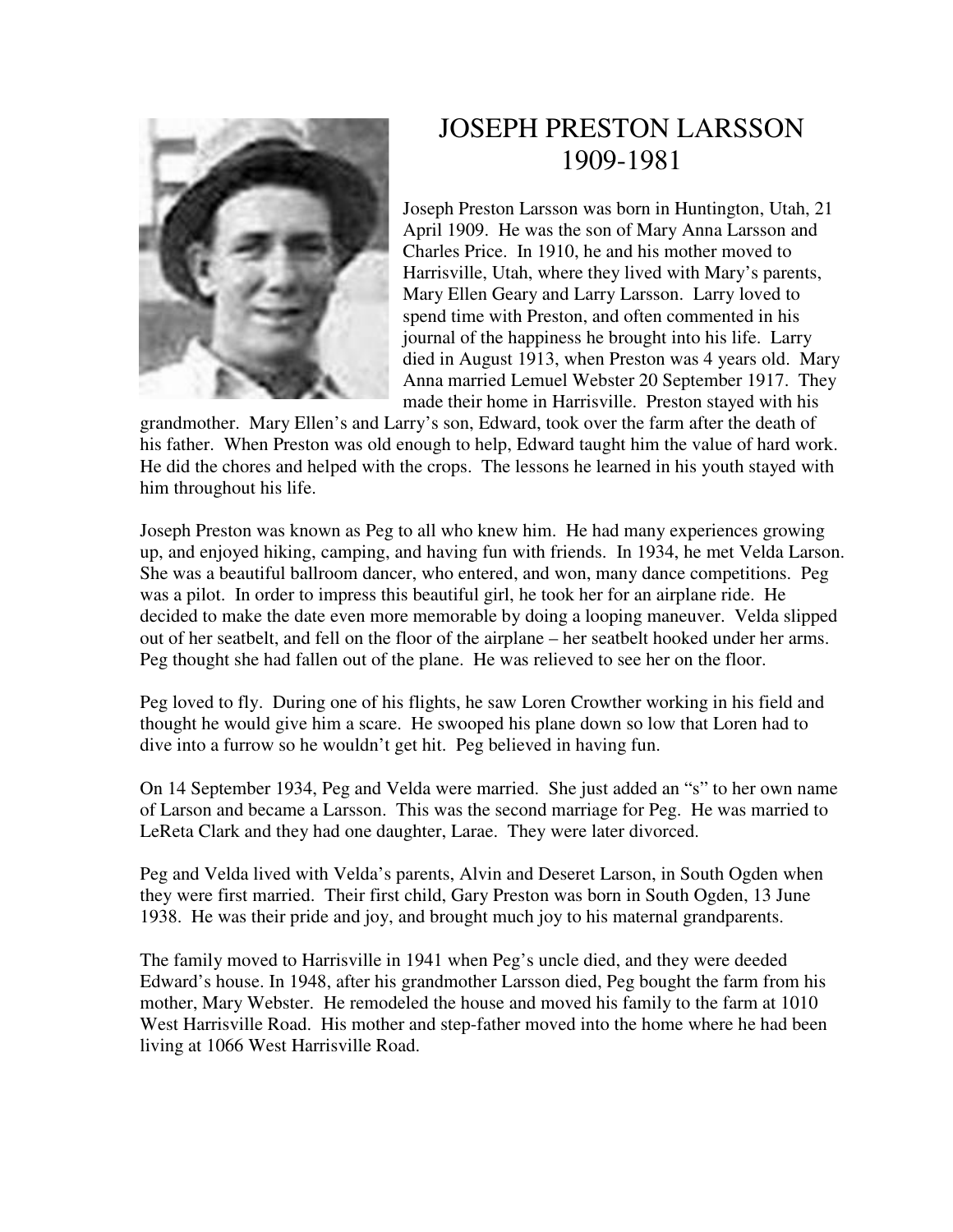Mitchel Alvin was born in Harrisville 2 April 1945. Peg and Velda enjoyed many activities with their sons. Peg was a member of the Fraternal Order of Eagles, and Velda belonged to the Lady Eagles organization. The family often attended picnics at the Eagles campground in Ogden Canyon. When the boys were old enough, they looked forward to going hunting with their father. They took horses, trucks, guns, and food, and convoyed with friends to Monte Cristo. They stayed for five or six days and always came home with a deer.

Peg worked nights at the railroad, a job he worked for 47 years. He also worked part-time jobs building warehouses, roofing, applying siding, and various other jobs where he learned many skills. He also worked hard on his farm, and kept an immaculate garden. One grandson, Scott, knew that if he walked out the front door (two houses away), Grandpa would yell for him to come and help with something. He put everyone around him to work, and taught them the value of work well done.

He had many friends, and whenever anyone needed anything, Peg was the one they called. He had a special talent of being able to fix anything or build anything. With the help of Gary and Mitchel, he built each of them a home in Harrisville on an acre of ground he had given them. Everyone he met became a friend – whether it was in a restaurant in California during a vacation, or someone he met at a party. He considered everyone he met a friend and treated them as such.

He loved his grandchildren, who in turn loved him. They knew that under that rough exterior was a heart of gold – a tender heart. When Scott's horse became sick and was dying, grandpa, after doing all he could do to save it, disappeared. He was found in his travel trailer by himself - unable to take the pain of a grandchild losing the horse he loved.

He was very close to his sister, Ellen Webster Whetton, who lived next door. He and Velda often went fishing with Ellen and her husband Jack, and his other sister, Doris, and her husband, Berry Monsen. Peg and Velda loved to travel, and visited their son, Gary, and his family in various states where they lived while on TDY with the government. They loved living close to relatives and enjoyed their relationship with family members.

When Peg was 72 years old, he had an aneurism and passed away within a few hours. He died on 3 September 1981, at the Ogden Regional Hospital and is buried in the Ogden Cemetery.

## **SOURCE:**

Larsson, Gary. Personal memories of Joseph Preston Larsson.

Larsson, Joyce, Julander. "Biography of Joseph Preston Larsson."